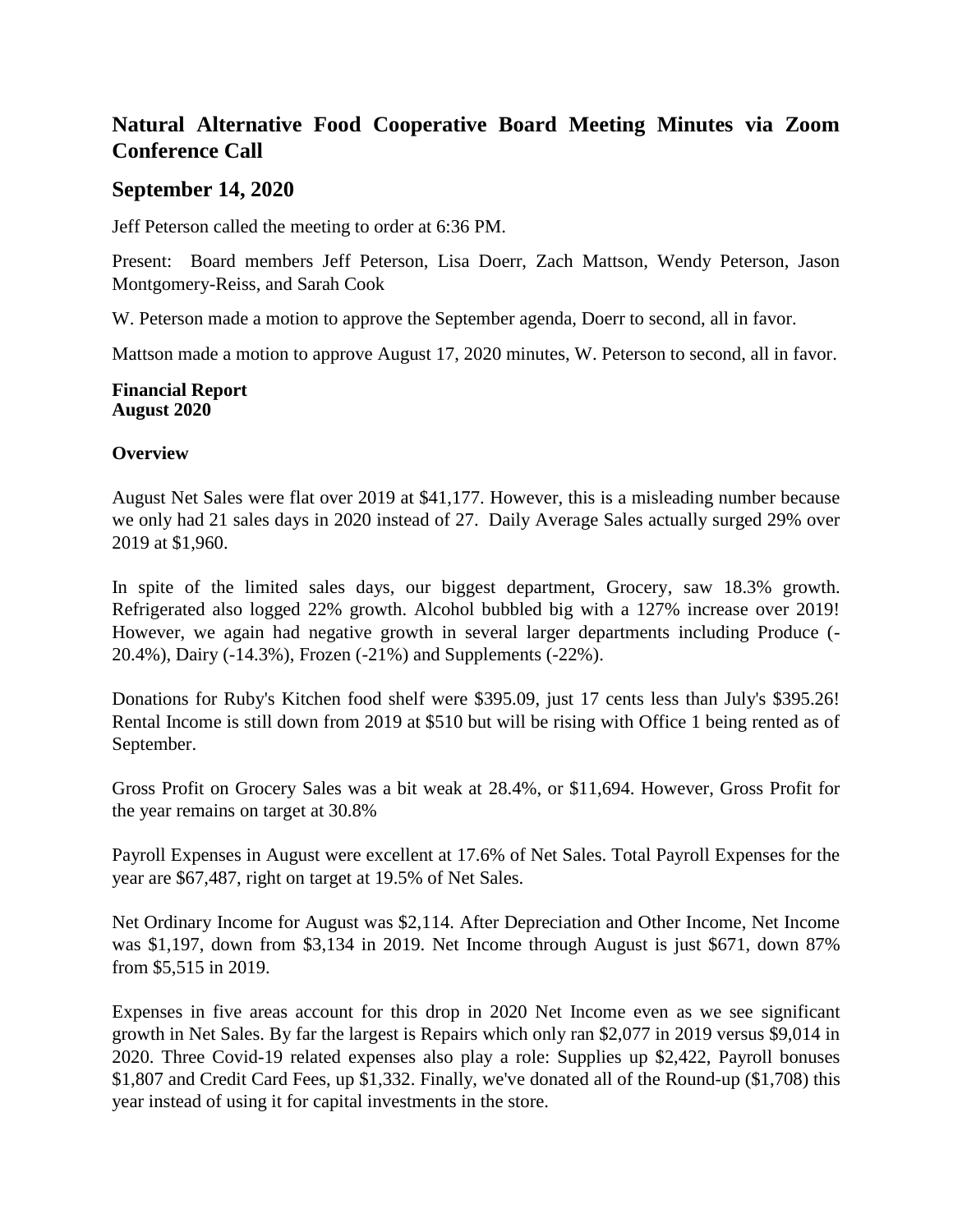Our Balance Sheet remains strong with all Accounts Payable current. Cash Flow has been enhanced by a 77% rise in new Member Equity at \$2,650 compared to \$1,495 in 2019.

### **Year to Date Profit/Loss (YTD)**

| Net Sales 2020 YTD: \$346,178 | Net Income 2020 YTD: \$671   |
|-------------------------------|------------------------------|
| Net Sales 2019 YTD: \$304,177 | Net Income 2019 YTD: \$5,515 |
| Increase: \$42,001 or 13.81%  | Decrease: \$4,480 or 87%     |

Cook made a motion to approve August 2020 financials. Montgomery-Reiss second, all in favor.

# **Manager Report**

## **Questions to consider:**

- Where do we post the minutes of the meetings as per section 6.13 of the bylaws?
- Do we look at changing the bylaw pertaining to mailing out correspondence? Members would have the option to opt out of paper and opt in to electronic correspondence.
- Should a history of the Co-op brochure be created? Many people, especially in the summer, come through asking about the history of the Co-op. A brochure might be a nice way to share the Natural Alternative.

### **Staffing**

#### **Still in need of one to two more people over 21.**

Some of our younger staff have returned to school. There have been applicants but they are either not yet 18 or want very limited hours. A search for the golden employee is still on.

### **Sales**

**August 2020-** Avg: 1963.02/day. Up 12% from 2019. We used 68.09 less hours in 2020 than 2019.

### **Operations**

- Cameras have been purchased for the back entrance and office area. The setup is in progress.
- Considering changing many breads to Alvorado St Bakery. Checking on our movements of each and Alvorado St Bakery's products that can replace for us.

# **Grab n Go**

The breads have been changed to Alvoardo St. Bakery and the results have been an increase in sandwich sales. There is rarely spoilage of sandwiches and they are made fresh daily. Starting to move into having more salads, with soups as the next addition.